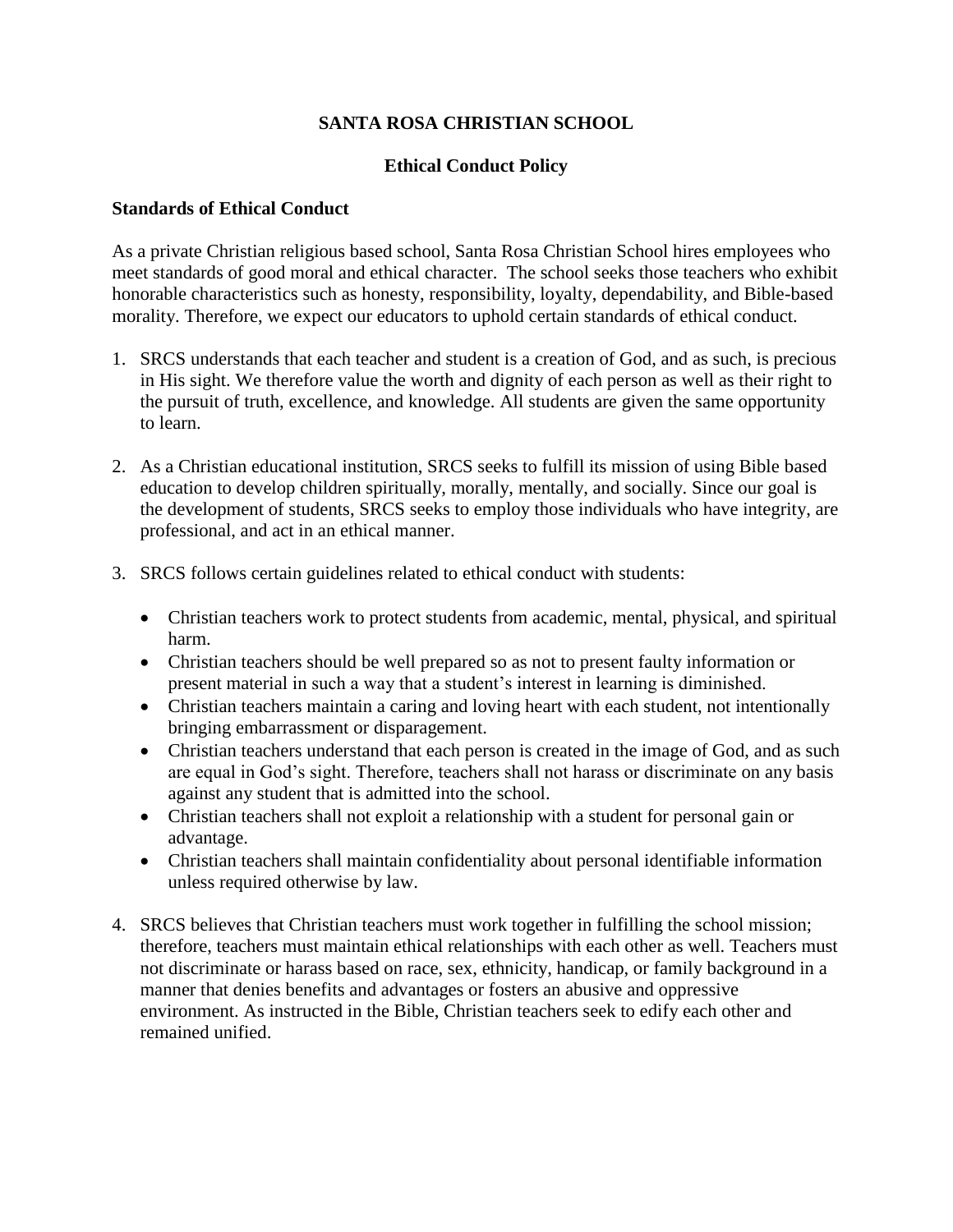# **Training Requirement**

All instructional personnel and administrators are required to complete training on these standards of conduct. The information is available in the faculty manual and reviewed annually during in-service training.

## **Reporting Misconduct by Instructional Personnel and Administrators**

All employees and administrators have an obligation to report misconduct by instructional personnel and school administrators which affects the health, safety, or welfare of a student. Examples of misconduct include obscene language, drug and alcohol use, disparaging comments, prejudice or bigotry, sexual misconduct, cheating or testing violations, physical aggression, and accepting or offering favors. Reports of misconduct of employees should be made to Dr. Adam Watt, school administrator. Reports of misconduct by administrators should be made to Tod Brainard, President. Appropriate action will be taken as detailed in the Gospel Projects Personnel Manual. Policies and procedures for reporting misconduct by instructional personnel or school administrators which affects health, safety, or welfare of a student are posted in the faculty and parent-student handbook. The parent-student handbook is available online at santarosachristianschool.com

## **Reporting Child Abuse, Abandonment, or Neglect**

SRCS requires each teacher to sign the DCF form on their obligation to report child abuse. All employees have an affirmative duty to report all actual or suspected cases of child abuse, abandonment, or neglect. Call 1-800-96-ABUSE or report online at http://www.dcf.state.fl.us/ abuse/report. The following suggestions may help a teacher with reporting such abuse:

Signs of Physical Abuse: The child may have unexplained bruises, welts, cuts, or other injuries; broken bones; or burns. A child experiencing physical abuse may seem withdrawn or depressed, seem afraid to go home, or may run away, shy away from physical contact, be aggressive, or wear inappropriate clothing to hide injuries.

Signs of Sexual Abuse: The child may have torn, stained, or bloody underwear, trouble walking or sitting, pain or itching in genital area, or a sexually transmitted disease. A child experiencing sexual abuse may have unusual knowledge of sex or act seductively, fear a particular person, seem withdrawn or depressed, gain or lose weight suddenly, shy away from physical contact, or run away from home.

Signs of Nelgect: The child may have unattended medical needs, little or no supervision at home, poor hygiene, or appear underweight. A child experiencing neglect may be frequently tired or hungry, steal food, or appear overly needy for adult attention.

Patterns of Abuse: Serious abuse usually involves a combination of factors. While a single sign may not be significant, a pattern of physical or behavioral signs is a serious indicator and should be reported.